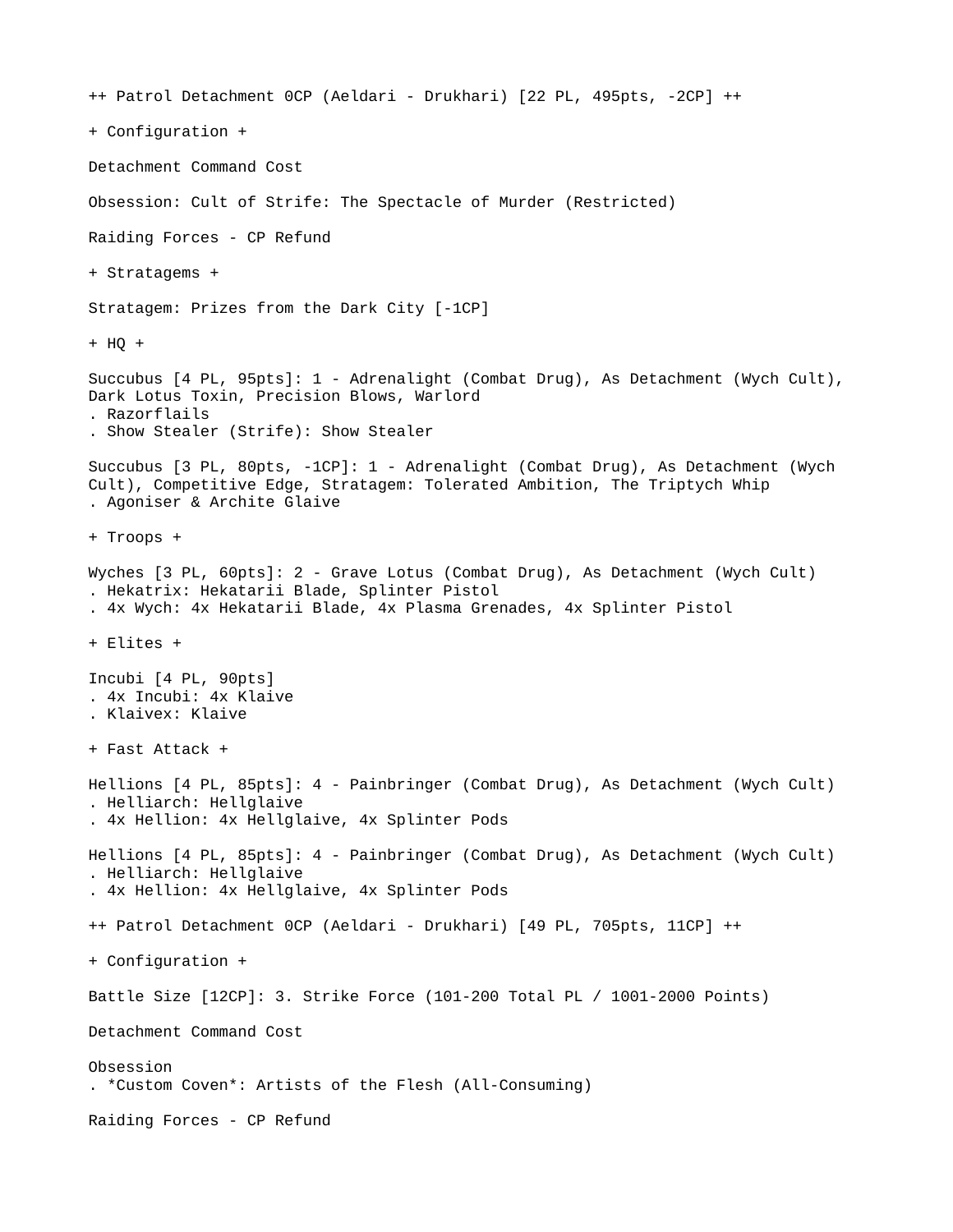```
+ Stratagems +
Stratagem: Prizes from the Dark City [-1CP]
+ HQ +
Haemonculus [4 PL, 70pts]: As Detachment (Coven), The Animus Vitae
+ Troops +
Wracks [3 PL, 40pts]: As Detachment (Coven)
. Acothyst: Wrack Blade
. 4x Wracks: 4x Wrack Blade
+ Elites +
Grotesques [12 PL, 140pts]: As Detachment (Coven)
. Grotesque w/ Monstrous Cleaver
. Grotesque w/ Monstrous Cleaver
. Grotesque w/ Monstrous Cleaver
. Grotesque w/ Monstrous Cleaver
Grotesques [12 PL, 140pts]: As Detachment (Coven)
. Grotesque w/ Monstrous Cleaver
. Grotesque w/ Monstrous Cleaver
. Grotesque w/ Monstrous Cleaver
. Grotesque w/ Monstrous Cleaver
+ Heavy Support +
Talos [18 PL, 315pts]: As Detachment (Coven)
. Talos: Talos Gauntlet, Talos ichor injector
. . Two heat lances
. Talos: Talos Gauntlet, Talos ichor injector
. . Two heat lances
. Talos: Talos Gauntlet, Talos ichor injector
. . Two heat lances
++ Patrol Detachment 0CP (Aeldari - Drukhari) [43 PL, 800pts, -1CP] ++
+ Configuration +
Detachment Command Cost
Obsession: Kabal of the Obsidian Rose: Flawless Workmanship
Raiding Forces - CP Refund
+ HO +Archon [5 PL, 90pts, -1CP]: Ancient Evil, As Detachment (Kabal), Huskblade, 
Overlord, Splinter Pistol, Stratagem: Tolerated Ambition
. Splintered Genius (Obsidian Rose): Splintered Genius
Drazhar [8 PL, 145pts]
+ Troops +
```